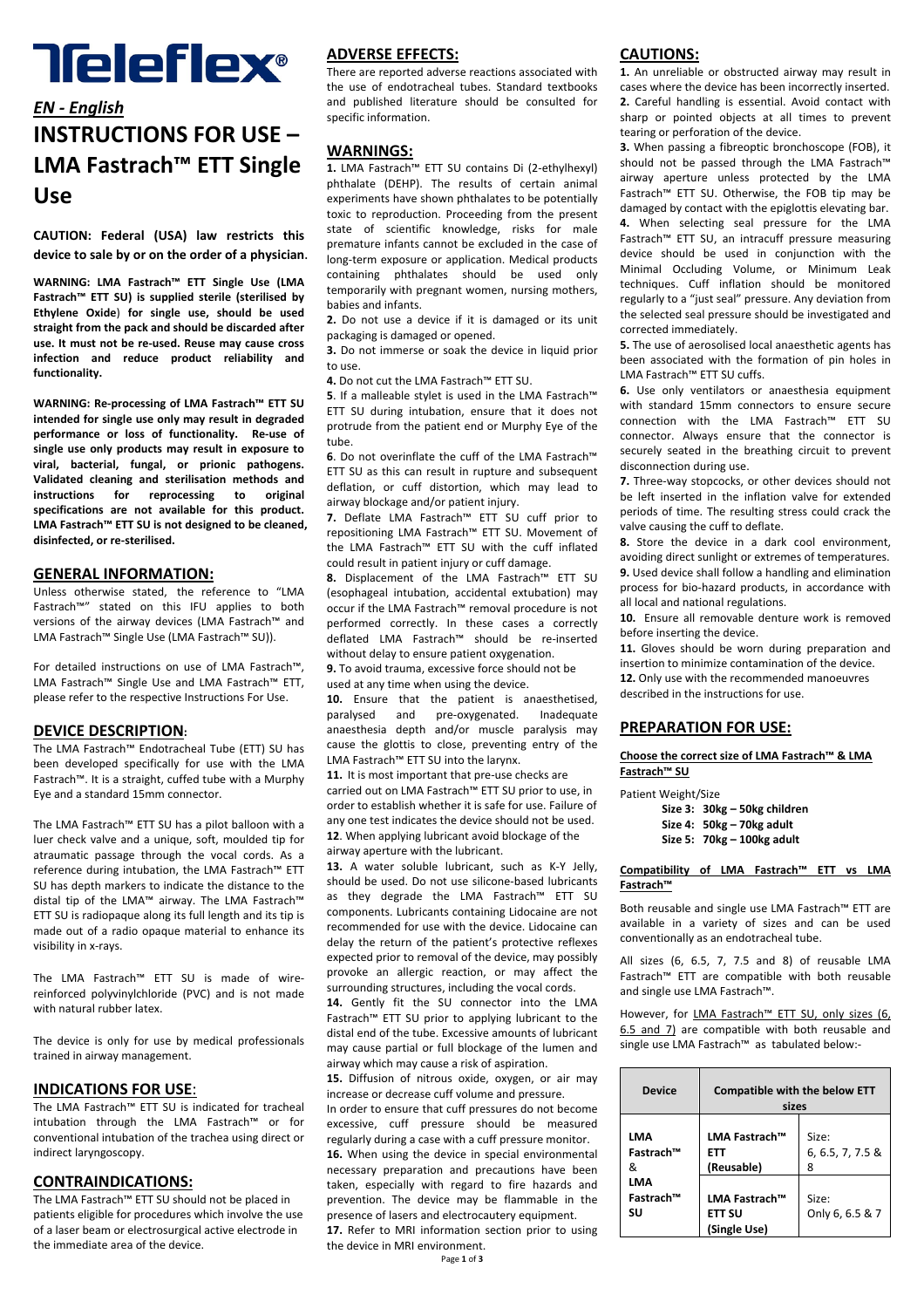**Caution: Clinical judgment should be used in the selection of the appropriate device size for an individual patient.** 

## **PRE‐USE CHECKS:**

**Warning:** It is most important that pre‐use checks are carried out on the device prior to use, in order to establish whether it is safe for use.

**Warning:** Failure of any one test indicates the device should not be used.

**1.** Deflate the cuff completely then fully inflate the valve and cuff to test their integrity. Do not overinflate the cuff.

**2.** Visually check that the airway tube, cuff and balloon are free of debris and leaks, and are not damaged, kinked, nor occluded. Do not use if the device doesn't inflate symmetrically, shows sign of deterioration/abnormality or if there is a deficiency with the inflation mechanism.

**3.** Ensure that the SU connector is attached into the LMA Fastrach™ ETT SU.

#### **PRE‐INSERTION PREPARATION:**

**Warning:** Gently fit the SU connector into the LMA Fastrach™ ETT SU prior to applying lubricant to the distal end of the tube. Excessive amounts of lubricant may cause partial or full blockage of the lumen and airway which may cause a risk of aspiration.

**Warning:** A water‐soluble lubricant, such as K‐Y Jelly®, should be used. Do not use silicone‐based lubricants as they degrade LMA Fastrach™ ETT SU components. Lubricants containing Lidocaine are not recommended for use with the device. Lidocaine can delay the return of the patient's protective reflexes expected prior to removal of the device, may possibly provoke an allergic reaction, or may affect the surrounding structures, including the vocal cords.

**Caution:** Ensure all removable denture work is removed before inserting the device.

## **INTUBATION:**

Below describes various methods of intubation using LMA Fastrach™ ETT SU with and without an assisting device. It is recommended to use LMA Fastrach™ with LMA Fastrach™ ETT SU for optimal intubation. Teleflex Medical will not be liable for use of an inappropriate ETT.

**Caution:** If LMA Fastrach™ is used, ensure it is properly positioned before attempting intubation.

**Warning:** Ensure that the patient is anaesthetised, paralysed and pre‐oxygenated. **Inadequate anaesthesia depth and/or muscle paralysis may cause the glottis to close, preventing entry of the LMA Fastrach ™ ETT SU into the larynx.** 

## **TRACHEAL INTUBATION WITH THE LMA FASTRACH™:**

**1.** After checking the cuff seal, deflate the LMA Fastrach™ ETT SU cuff completely before the insertion of LMA Fastrach™ ETT SU into the airway tube of LMA Fastrach™.

**2.** Pass the LMA Fastrach™ ETT SU into the airway tube of LMA Fastrach™ and distribute the lubricant within the shaft by moving the LMA Fastrach™ ETT SU up and down until it travels freely through the entire airway tube.

**Warning**: Avoid the LMA Fastrach™ ETT SU down and up movements with high speed and large amplitude as this manoeuvre could result in cuff damage.

**3.** Position the longitudinal line of the LMA Fastrach™ ETT SU to face the handle of LMA Fastrach™. Gently insert the LMA Fastrach™ ETT SU into the device airway tube. The LMA Fastrach™ ETT SU should not pass beyond the 15 cm transverse depth marker. Ensure that the tip of the LMA Fastrach™ ETT SU does not enter the mask aperture (Fig.1).

**4.** Grip the handle firmly and lift the device using the handle to draw the larynx forward by a few millimeters to increase seal pressure and optimize alignment of the trachea and LMA Fastrach™ ETT SU axes (Fig.2).

**5.** Slide the LMA Fastrach™ ETT SU gently into the LMA Fastrach™ another 1.5cm past the 15cm mark. If no resistance is felt, continue to advance the LMA Fastrach™ ETT SU while holding the device steady until intubation is accomplished.

**6**. Inflate the cuff of the LMA Fastrach™ ETT SU.

**7.** Confirm intubation by conventional means (e.g. end tidal  $CO<sub>2</sub>$ ).



## **INTUBATION WITH LMA FASTRACH™ AND WITH FIBREOPTIC BRONCHOSCOPE (FOB) ASSISTANCE:**

1. Pass a self-sealing connector with a suitable sidearm through the LMA Fastrach™ ETT SU to permit continued ventilation.

**2.** Select an FOB of an appropriate diameter and length to pass within the LMA Fastrach™ ETT SU. When fully inserted, the FOB should not protrude through the end of the assembled LMA Fastrach™ ETT SU and sealing port. It should also not pass beyond the EEB of LMA Fastrach™ unless protected by the LMA Fastrach™ ETT SU. Otherwise its tip may be deviated or damaged by the EEB.

**3.** Insert the LMA Fastrach™ ETT SU up to 15cm depth, verify with the FOB that the LMA Fastrach™ ETT SU tip contacts the EBB of the device.

**4.** At 16.5cm depth, verify with the FOB that the LMA Fastrach™ ETT SU lifts the EEB showing the glottis. **5.** Advance the LMA Fastrach™ ETT SU into the trachea; avoid pushing on the EEB with the FOB. **6.** Inflate the cuff of the LMA Fastrach™ ETT SU.

## **CONVENTIONAL TRACHEAL INTUBATION WITH LMA FASTRACH™ ETT SU UNDER DIRECT OR INDIRECT LARYNGOSCOPY:**

LMA Fastrach™ ETT SU is designed to be used conventionally as an endotracheal tube.

#### **Warning:** Always use an aseptic technique.

**1.** Intubate using currently accepted medical techniques. A lubricated malleable intubation stylet may need to be used due to the flexibility of the airway tube of the LMA Fastrach™ ETT SU. **2.** Inflate the cuff with the minimum amount of gas mixture to provide an effective seal at the desired lung inflation pressure. Using Minimal Occluding Volume and Minimum Leak Techniques along with routine monitoring of intracuff pressure may reduce the occurrence of many adverse reactions associated with the use of cuffed endotracheal tubes.

**3.** Remove the luer-tip syringe from the valve.

**4.** Check LMA Fastrach™ ETT SU placement by confirming breathing sounds and monitoring end‐ tidal CO<sub>2</sub>.

**5.** Connect LMA Fastrach™ ETT SU to the anaesthesia or ventilator circuit.

**6.** Securely anchor the LMA Fastrach™ ETT SU using a bite block to avoid unnecessary movement or damage.

**7.** Monitor cuff pressure regularly.

## **REMOVAL OF THE LMA FASTRACH™ AFTER TRACHEAL INTUBATION:**

**Warning:** There are reports of pharyngeal oedema and increased mucosal pressure attributed to the rigidity of the airway tube. It is recommended to remove LMA Fastrach™ once intubation has been accomplished. High pressures may develop against the pharyngeal wall if the head or neck is moved from the neutral position, due to the rigidity of the curved airway tube. The risk of maintaining in place the LMA Fastrach™ must be weighed against the potential risks associated with the manoeuvre of removal of the device.

**Warning:** If the LMA Fastrach™ is retained in the patient after intubation, the cuff should be deflated to 20‐30 cm H20 pressure. This low cuff pressure stabilizes the airway in the pharynx. Avoid unnecessary movement of the device and maintain head or neck in a neutral position.

**Warning:** Displacement of the LMA Fastrach™ ETT SU (oesophageal intubation, accidental extubation) may occur if the LMA Fastrach™ removal procedure is not performed correctly. In these cases a correctly deflated LMA Fastrach™ should be reinserted without delay to ensure patient oxygenation.

**1.** Using the LMA™ Stabiliser Rod, measure the approximate distance between the proximal end of the LMA Fastrach™ ETT SU and the patient's teeth.

**2.** Following pre‐oxygenation of the patient, disconnect the circuit leaving the LMA Fastrach™ ETT SU connector attached. Fully deflate the LMA Fastrach™ cuff, making sure the LMA Fastrach™ ETT SU cuff remains inflated.

**3.** Gently tap or swing the device handle caudally around the chin. Using the curvature of the airway tube, slide the device out of the pharynx into the oral cavity, applying counter pressure to the LMA Fastrach™ ETT SU with the finger **(Fig.3)**.

**4.** When the proximal end of the LMA Fastrach™ ETT SU is level with the proximal end of the airway tube, remove the LMA Fastrach™ ETT SU connector and insert the Stabiliser Rod to keep the LMA Fastrach™ ETT SU in place. Holding the Stabiliser Rod, slide out the LMA Fastrach™ over the LMA Fastrach™ ETT SU and LMA™ Stabiliser Rod until it is clear of the mouth. **(Fig.4)**

**5.** Remove the LMA™ Stabiliser Rod when the LMA Fastrach™ cuff is clear of the mouth while holding the LMA Fastrach™ ETT SU in place to prevent accidental dislodgment **(Fig.5)**. Grasp the LMA Fastrach™ ETT SU firmly while gently unthreading the inflation line and pilot balloon from the LMA Fastrach™ tube **(Fig.6)**.

**Caution:** Failure to remove the LMA™ Stabiliser Rod from airway tube before completely removing the LMA Fastrach™ may result in the LMA Fastrach™ ETT SU being accidentally pulled out or the pilot balloon or inflation line tubing being damaged.